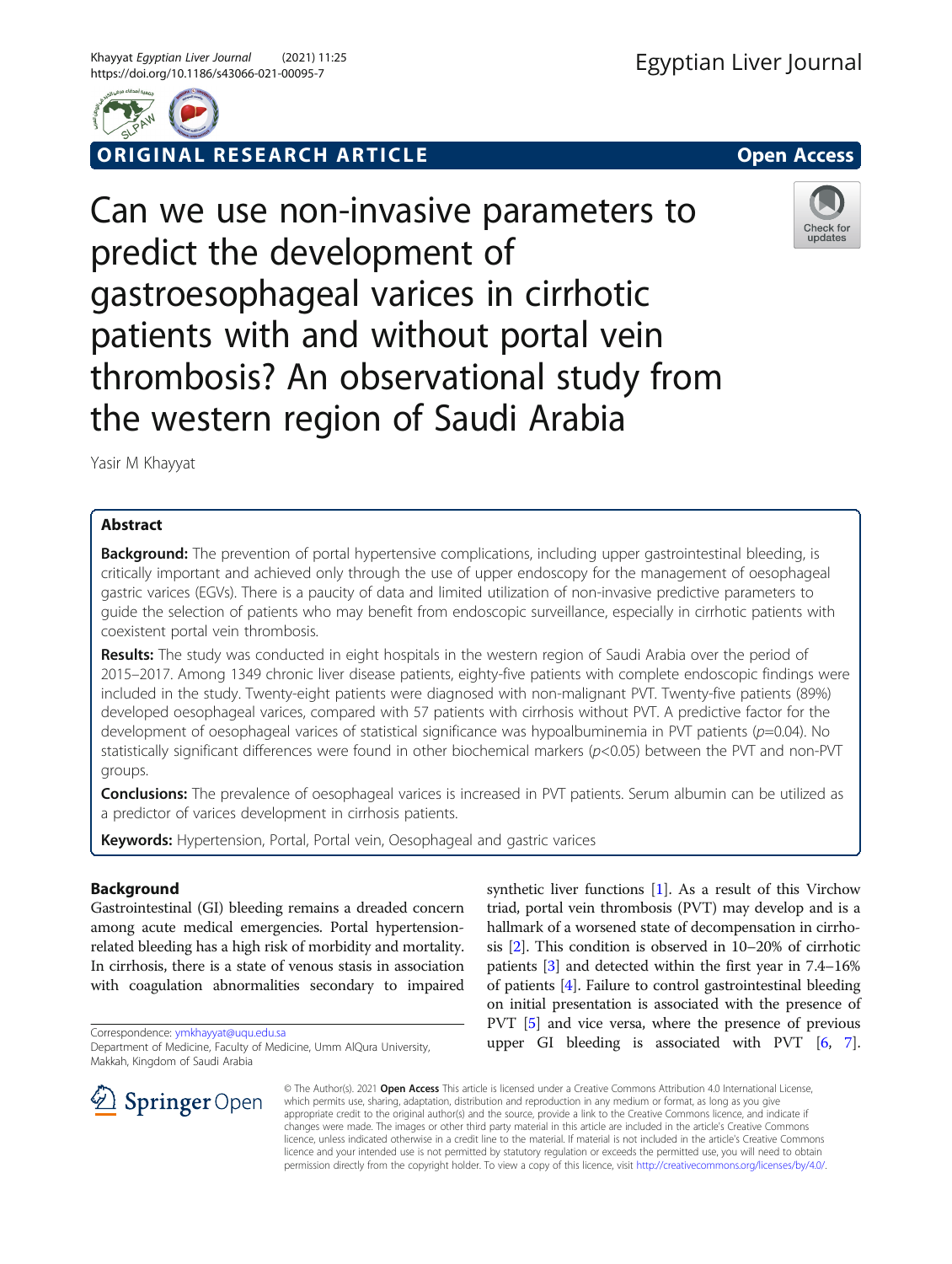Gastroesophageal varices were observed in 50% of cirrhotic patients, with mortality following the first episode of upper GI bleeding increasing exponentially with time at 6 weeks, reaching 15–20% to 40% risk within 1 year. Predictors of the first bleeding episode in cirrhosis, in addition to the advanced stage of liver disease and advanced high-risk features of bleeding on varices [\[8\]](#page-4-0), are coexistent bacterial infections, especially spontaneous bacterial peritonitis [[9](#page-4-0)]. Large varices harbour an increased risk of bleeding and are associated with a high Child-Pugh-Turcott (CPT) class [\[10\]](#page-4-0). The risk has to be prevented by early detection of high-risk gastroesophageal varices that are precisely and accurately staged and managed through the performance of upper endoscopy. The aim of our study was to evaluate possible non-invasive patient-related factors that would be helpful in predicting the finding of portal hypertensive gastroesophageal varices on upper endoscopy in cirrhotic patients with PVT compared with cirrhotic patients without PVT (control group) who may benefit from early surveillance for detection and primary prophylaxis in a cohort of patients in the western region of Saudi Arabia.

# **Methods**

## Patient characteristics

This observational study evaluated patients with a diagnosis of chronic liver disease. The inclusion criterion was adult patients (above the age of 14 years) with liver cirrhosis that was confirmed by clinical, laboratory, and radiological investigations. The exclusion criteria were as follows: age under 14 years, the presence of intraabdominal infections and inflammatory conditions, and the presence of abdominal or systemic malignancy, including patients on systemic chemotherapy, those with hereditary thrombophilia, and those with hepatocellular carcinoma.

# Patient selection

The study was conducted at tertiary hospitals in two cities in the western region of Saudi Arabia from 2015 to 2017. Hospital records were reviewed for patients with a diagnosis of PVT and its corresponding International Classification of Diseases (ICD-10) code I-81 for patients with a diagnosis of PVT (cirrhosis with PVT group) on greyscale and Doppler ultrasound as well as other imaging modalities which are computerized scan of the abdomen (CT abdomen) and magnetic resonance imaging of the abdomen (MRI abdomen) confirmed with a manual search of radiological reports with a diagnosis of PVT that was performed.

Another group of patients with the same inclusion and exclusion criteria with liver cirrhosis but no evidence of PVT (cirrhosis without PVT group) was studied and compared. Diagnostic and therapeutic upper endoscopic reports were reviewed. Findings of portal hypertensive gastroesophageal varices were recorded using the North Italian Endoscopic Club (NIEC)-proposed classification system [[10\]](#page-4-0). Other findings, including duodenal varices and non-portal hypertension-related endoscopic findings, including non-portal hypertensive gastritis, gastric ulcer, non-portal-hypertensive duodenitis, and duodenal ulcer, were included. Blood investigations were complete blood count (CBC) and serum liver function tests (LFTs).

#### Statistical methods

Categorical data are presented as frequencies with percentages, while continuous data are summarized as medians with ranges. The relationship between categorical data was tested by the chi-squared statistical test. Continuous data were subjected to the Shapiro-Wilk test to evaluate normality. The Mann-Whitney  $U$  test was used to compare continuous data. Univariate and multivariate regression analyses were conducted to evaluate the association between categorical outcome and a set of covariates. Independent variables that were significant in the univariate regression analysis were retained for the multivariate regression. A  $p$  value of less than 0.05 was considered statistically significant. Statistical analysis was carried out using StataCorp 2013 [[11\]](#page-4-0).

The study was reviewed and approved by the institutional review boards of the participating hospitals in two cities in the western region of Saudi Arabia.

# Results

A total of 1349 patients with chronic liver disease records were retrieved and reviewed in the western region of Saudi Arabia during the study period. ICD-10 codes of clinical diagnosis were used (portal vein thrombosis, I-81; mesenteric embolism and thrombosis, K-55; oesophageal varices, I-85; gastric varices, I-86.4). Of the 85 patients with cirrhosis who met the study's inclusion criteria, endoscopic findings were available in twenty-eight cirrhotic patients with portal vein thrombosis and 57 patients with non-portal vein thrombosis. The PVT group included 28 patients (19 males and 9 females), with an overall prevalence of 32.9%. Patients with PVT were younger, with a median age of 54.5 years (versus a median of 63 years in the patients without PVT). Table [1](#page-2-0) shows the demographic data, blood parameters, and endoscopic findings for the cirrhosis patients with and without PVT. Sex was not significantly different between the two groups  $(p=0.56)$  (Table [1](#page-2-0)). Regarding haematological parameters, platelet and total protein levels were not significantly different between the two groups of patients. However, albumin was significantly lower in patients with PVT  $(p=0.03)$  (Table [1\)](#page-2-0).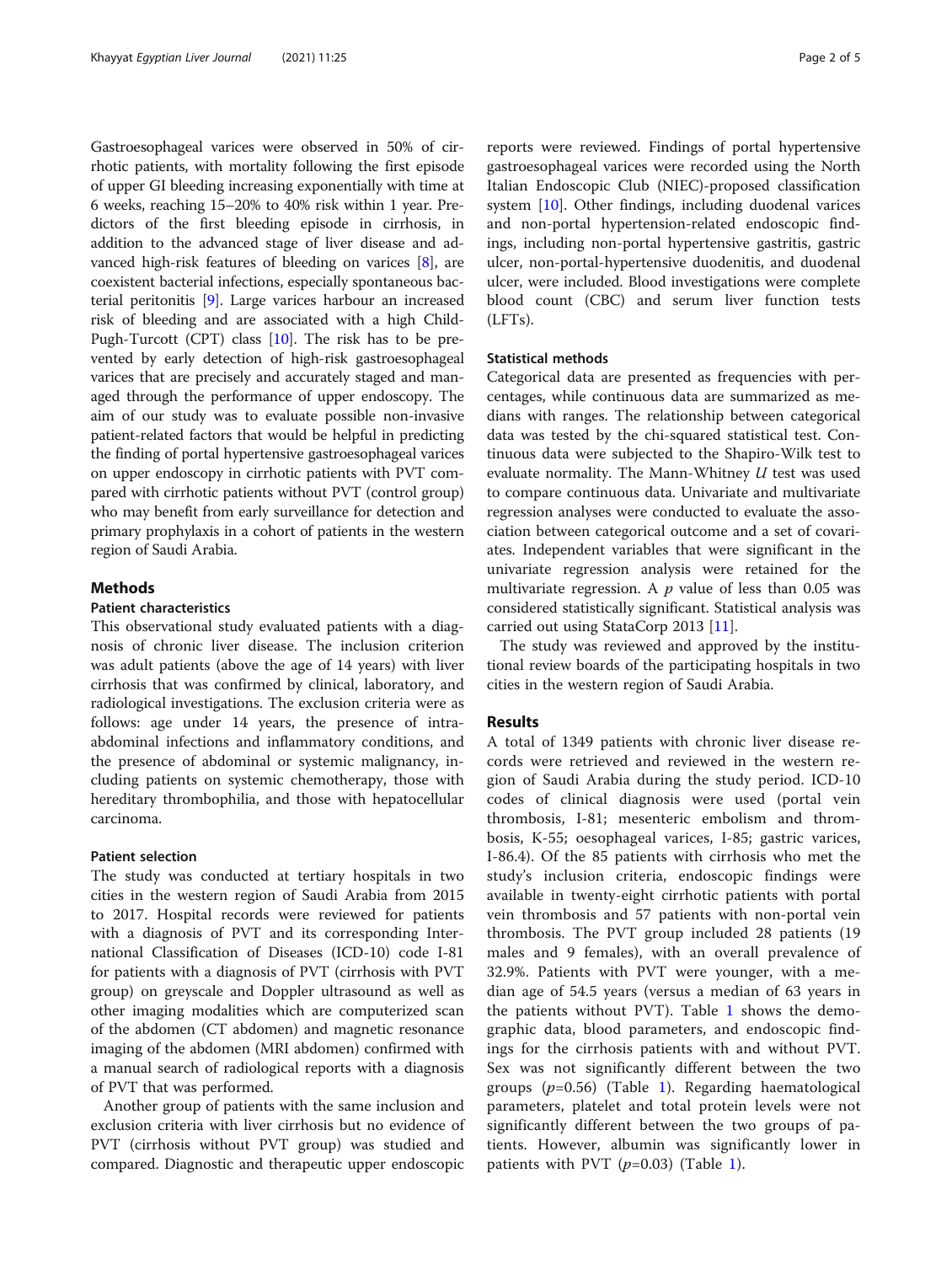### <span id="page-2-0"></span>Table 1 Characteristics of cirrhotic patients with and without PVT

| <b>Variables</b>                                    | <b>PVT</b>      | Non-PVT        | <b>Total</b>   | p value |
|-----------------------------------------------------|-----------------|----------------|----------------|---------|
| Age <sup>a</sup> (years)                            | 54.5 (17-90)    | $63(24-91)$    | $61(17-91)$    | 0.01    |
| Sexb                                                |                 |                |                |         |
| Male                                                | 19 (67.9)       | 35(61.4)       | 54 (63.5)      | 0.56    |
| Female                                              | 9(32.1)         | 22 (38.6)      | 31(36.5)       |         |
| <b>Blood work</b>                                   |                 |                |                |         |
| Platelets <sup>a</sup> ( $\times$ 10 <sup>9</sup> ) | 144 (23-574)    | $86(7-371)$    | 98 (7-574)     | 0.06    |
| Total protein <sup>a</sup> (g/dl)                   | $6.57(4.6-9.4)$ | $6.4(2.6-8.3)$ | $6.5(2.6-9.4)$ | 0.16    |
| Albumin <sup>a</sup> (g/dl)                         | $2.86(1.2-5)$   | $3.1(0.9-4.4)$ | $2.9(0.9-5)$   | 0.03    |
| Portal hypertension-related endoscopic findings     |                 |                |                |         |
| Oesophageal varices <sup>b</sup>                    | 25 (89.3)       | 37(66.1)       | 62 (73.8)      | 0.02    |
| Portal hypertensive gastropathy <sup>b</sup>        | 18 (64.3)       | 34 (60.7)      | 52 (61.9)      | 0.75    |
| Duodenal varices <sup>b</sup>                       | 1(3.6)          | 0(0)           |                | 0.16    |
| Non-portal hypertension-related endoscopic findings |                 |                |                |         |
| Gastritisb                                          | 1(3.6)          | 15(26.8)       | 16(19.1)       | 0.01    |
| Gastric ulcerb                                      | 2(7.1)          | 2(3.6)         | 4(4.8)         | 0.47    |
| Duodenitis <sup>b</sup>                             | 2(7.1)          | 1(1.8)         | 3(3.6)         | 0.21    |
| Duodenal ulcer <sup>b</sup>                         | 5(17.9)         | 4(7.1)         | 9(10.7)        | 0.13    |

 $p < 0.05$  is statistically significant

PH portal hypertension

<sup>a</sup>Quantitative values in brackets are expressed as the median (range)

<sup>b</sup>Categorical variables are expressed as frequencies (percentages)

Oesophageal varices occurred in 89.3% of patients with PVT. This proportion was significantly higher than that in non-PVT patients, in whom approximately 66% experienced oesophageal varices  $(p=0.02)$  (Table 1).

Among patients with PVT, portal hypertensive gastropathy was highly prevalent, with an incidence of 64.3%; however, this finding was not significantly different  $(p=$ 0.75). In addition, duodenal varices were not reported among non-PVT patients; however, there was no statistically significant difference between the two groups  $(p=$ 0.16) (Table 1).

Regarding non-portal hypertension endoscopic findings, compared to cirrhotic patients without PVT, those with PVT suffered less from gastritis (3.6% vs. 29.8%;  $p<0.05$ ). On the other hand, however, there was no difference in the prevalence of gastric or duodenal ulcers between the groups  $(p>0.05)$ . (Table 1).

A detailed comparison of the endoscopic portal hypertensive varices in both cirrhotic groups revealed slightly higher grade 3 oesophageal varices in the PVT group (Table 2).

To propose a predictive factor for the development of oesophageal varices in relation to PVT in cirrhotic patients, a univariate analysis was performed to examine several factors. The odds of oesophageal varices were higher in patients with PVT than in patients without PVT (OR 4.28, 95% CI 1.14–16;  $p = 0.031$ ). After controlling for confounders (albumin), the presence of PVT was not associated with oesophageal varices (adjusted OR 3.60, 95% CI 0.89–14.52;  $p = 0.072$ ). Low serum albumin levels were significantly associated with the development of oesophageal varices after adjusting for the presence of PVT (OR 0.37, 95% CI 0.18–0.773;  $p = 0.04$ ) (Table [3\)](#page-3-0).

Table 2 Comparison of variceal findings between the two groups

| <b>Cirrhotic patients</b>                | With PVT    | <b>Without PVT</b> | P value |
|------------------------------------------|-------------|--------------------|---------|
| Non-bleeding grade 1 oesophageal varices | 6(30%)      | 14 (70%)           | 0.717   |
| Non-bleeding grade 2 oesophageal varices | 7 (28%)     | 18 (72%)           | 0.50    |
| Non-bleeding grade 3 oesophageal varices | $9(81.8\%)$ | 2(33.3%)           | 0.000   |
| Bleeding oesophageal varices             | $4(66.6\%)$ | 2(33.3%)           | 0.72    |
| Non-bleeding gastric varices             | 2(66.6%)    | $(33.3\%)$         | 0.212   |
| Bleeding gastric varices                 | $2(100\%)$  | $\Omega$           | 0.43    |
|                                          |             |                    |         |

 $p < 0.05$  is statistically significant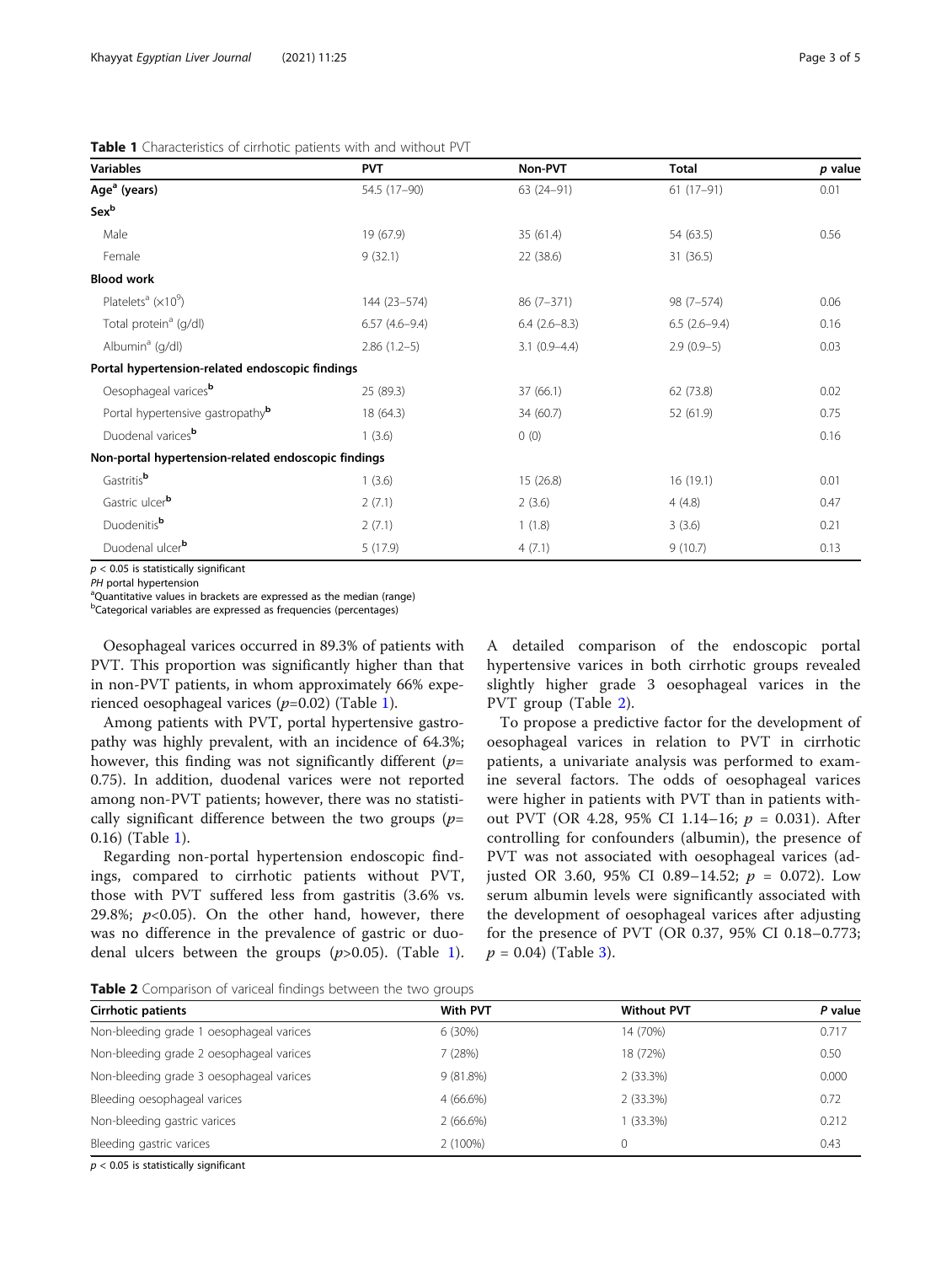| <b>Risk factor</b>   | Odds ratio (95% CI)    | p value | Adjusted odds ratio (95%Cl) | p value |
|----------------------|------------------------|---------|-----------------------------|---------|
| <b>PVT</b>           | 4.279 (1.144-16.005)   | 0.031   | 3.598 (0.892-14.516)        | 0.072   |
| Age                  | 1.014 (0.978-1.050)    | 0.453   |                             |         |
| Sex                  |                        |         |                             |         |
| Male                 | Reference              |         |                             |         |
| Female               | $0.368(0.136 - 0.999)$ | 0.050   |                             |         |
| Platelet $(x10^9)$   | $0.996(0.991 - 1.002)$ | 0.199   |                             |         |
| Albumin (g/dl)       | $0.351(0.172 - 0.715)$ | 0.004   | $0.374(0.181 - 0.773)$      | 0.04    |
| Total protein (g/dl) | 1.065 (0.694-1.636)    | 0.772   |                             |         |

<span id="page-3-0"></span>Table 3 Univariate and multivariate analyses of factors predicting oesophageal varices

 $p < 0.05$  is statistically significant

#### **Discussion**

Splanchnic venous thrombosis is a rare thrombotic event with a prevalence in the general population of 1% [\[12](#page-4-0)]. Of concern, patients with portomesentric thrombosis, splenic thrombosis, and gastroesophageal varices secondary to cirrhosis-related and non-cirrhosis-related splanchnic thrombosis carry major risks of bleeding [\[13](#page-4-0), [14](#page-4-0)]. Advanced liver disease is associated with a tendency to suffer from gastrointestinal bleeding, especially portal hypertension-related bleeding, due to hepatic synthetic derangement. There is evidence to suggest an increased risk of mesenteric thrombosis, particularly in those with clinical features of advanced liver disease, such as ascites, systemic and local infection, advanced CPT class, and the presence of thrombotic events at the time of ICU admission, regardless of the aetiology of cirrhosis [\[15](#page-4-0)]. Considering the morbidity encountered in end-stage liver disease, which includes variceal bleeding, multiorgan failure, spontaneous bacterial peritonitis, and gastrointestinal bleeding [[2,](#page-4-0) [16\]](#page-4-0), efforts to establish a predictive model to diagnose splanchnic thrombosis and recognize portal hypertensive varices are needed. With upper endoscopy being the modality used to diagnose, stage, and manage gastroesophageal varices, there are non-invasive models to predict clinically significant portal hypertension (CSPH), and oesophageal varices include markers of liver synthetic functions, such as INR, albumin, and serum alanine aminotransferase (ALT), which are easily utilized and ordered for follow-up by gastroenterologists and primary care physicians [[17](#page-4-0)]. We studied several available parameters that may be used in general practice and concluded that a finding of low serum albumin is a valid applicable measure in the cirrhotic population with portal vein thrombosis, especially in females. Another easy-to-obtain parameter reported in the literature combines blood and radiological tests; thrombocytopenia, with a platelet count below 88 [[18](#page-4-0), [19\]](#page-4-0), and the ratio of the platelet count to the spleen length score (a ratio > 909 (n/mm $^3$ )/mm) have also been used to predict the presence of established oesophageal varices [\[20](#page-4-0)]. Considering the common incidence and prevalence of chronic liver disease and cirrhosis in our region, the presence of portal vein thrombosis in the study cohort was small, making our study limited by a small sample size that may affect the reproducibility of the findings. It could be argued that the presence of liver cirrhosis with its associated advanced portal hypertension would include impaired synthetic function (i.e. hypoalbuminemia and a bleeding tendency bleeding secondary to impaired synthetic factors), and the report of our findings might not add much to the previously known incidence of portal vein thrombosis; however, our findings would add to the previously known facts and support the consideration of the use of serum albumin along with platelet count as an initial assessment in patients with cirrhosis and associated PVT. Our geographical area has a higher prevalence of viral-induced liver disease than other areas of the world, and viral-induced liver disease may differ from cirrhosis due to alcoholic liver disease in terms of disease behaviours, thereby limiting the generalizability of our findings. Future research needs to address the different stages of mesenteric and portal vein thrombosis and its haemodynamic influence on portal pressure to understand the appropriate stages of intervention, which could add further preventative steps to decrease morbidity and mortality in chronic liver disease.

# Conclusions

Our study demonstrated that in patients with cirrhosis, there is an increased prevalence of oesophageal varices in patients with PVT mostly with a higher grade of varices. Utilizing easily available blood parameters, it was shown that serum albumin can be used as a noninvasive indicator of the development of oesophageal varices. Future interventional studies to provide predictive and diagnostic values of serum albumin as a biomarker of oesophageal varices are warranted.

#### Abbreviations

PVT: Portal vein thrombosis; EGVs: Oesophageal gastric varices; GI: Gastrointestinal; CPT: Child-Pugh-Turcott; ICD-10: International Classification of Diseases version 10; CBC: Complete blood count; LFT: Liver function test; NIEC: North Italian Endoscopy Club; CSPH: Clinically significant portal hypertension; ALT: Alanine aminotransferase